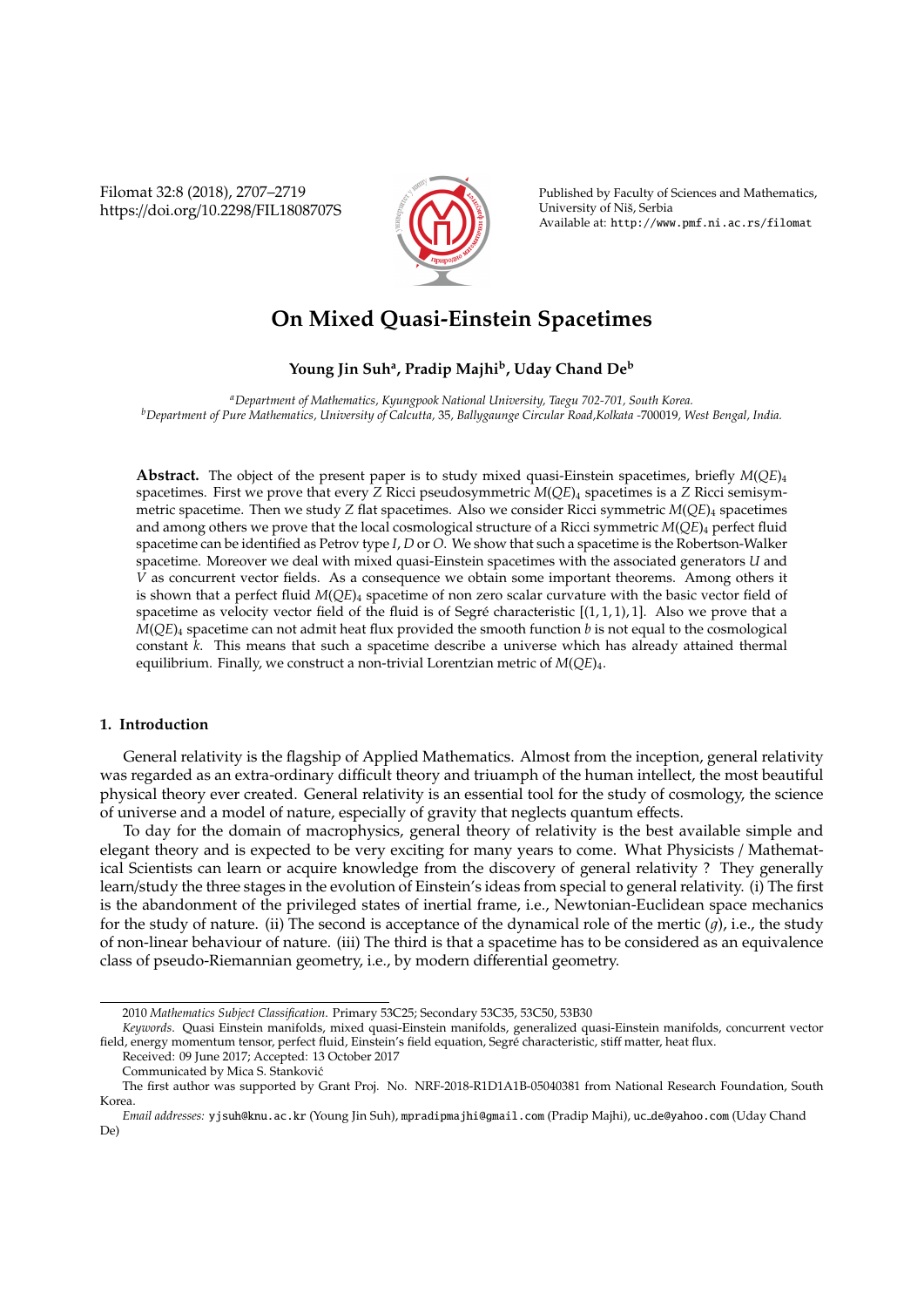Modern differential geometry has become more and more important in theoretical physics which it has led to a greater simplicity in mathematics and a more fundamental understanding of physics.

The spacetime of general relativity and cosmology is regarded as a connected 4-dimensional semi-Riemannian manifold ( $M^4$ , *g*) with Lorentzian metric *g* with signature (−, +, +, +). The geometry of Lorentz manifold begins with the study of causal character of vectors of the manifold. It is due to this causality that Lorentz manifold becomes a convenient choice for the study of general relativity. Indeed by basing its study on Lorentzian manifold the general theory of relativity opens the way to the study of global questions about it ([2], [7], [11], [12], [13]) and many others.

A non-flat semi-Riemannian manifold  $(M^n, g)$   $(n > 2)$  is defined to be a quasi-Einstein manifold [4] if its Ricci tensor *S* of type (0, 2) is not identically zero and satisfies the condition

$$
S(X,Y) = a g(X,Y) + b A(X) A(Y),
$$
\n<sup>(1)</sup>

where *a*, *b* are scalars. Such an *n*-dimensional manifold is denoted by (*QE*)*n*.

In 2010 Nagaraja [17] generalizes the quasi-Einstein manifold as follows:

A non-flat semi-Riemannian manifold  $(M^n, g)$  ( $n \geq 3$ ) is called mixed quasi-Einstein manifold if its Ricci tensor *S* of type (0, 2) is not identically zero and satisfies the condition

$$
S(X,Y) = aq(X,Y) + bA(X)B(Y) + cB(X)A(Y),
$$
\n(2)

where *a*, *b* and *c* are smooth functions and *A* and *B* are non-zero 1-forms such that  $q(X, U) = A(X)$  and  $q(X, V) = B(X)$  for all vector fields X and U and V being the orthogonal unit vector fields called the generator of the manifold.

From (2), it follows that

$$
S(Y, X) = ag(Y, X) + bA(Y)B(X) + cB(Y)A(X).
$$
\n(3)

From (2) and (3), it follows that

$$
(b - c)[A(X)B(Y) - A(Y)B(X)] = 0.
$$

This shows that either  $b = c$  or,  $A(X)B(Y) = A(Y)B(X)$ . Motivated by this result De and Mallick [14] have given the following definition:

A non-flat semi-Riemannian manifold (*M<sup>n</sup>* , 1) (*n* ≥ 3) is called mixed quasi-Einstein manifold if its Ricci tensor *S* of type (0, 2) is not identically zero and satisfies the condition:

$$
S(X,Y) = aq(X,Y) + b[A(X)B(Y) + A(Y)B(X)],
$$
\n(4)

where *a*, *b* are scalars of which  $b \neq 0$  and *A* and *B* are non-zero 1-forms such that

$$
g(X, U) = A(X), g(X, V) = B(X), g(U, V) = 0,
$$

where *U*, *V* are unit vector fields. In such a case *A*, *B* are called associated 1-forms and *U*, *V* are called the generators of the manifold. Such an *n*-dimensional manifold is denoted by the symbol *M*(*QE*)*n*.

If  $b = 0$ , then the manifold becomes an Einstein manifold. If  $A = B$ , then the manifold reduces to a quasi-Einstein manifold. This justifies the name mixed quasi-Einstein manifold.

In 2012, Mantica and Molinari [15] defined a generalized (0, 2) symmetric *Z* tensor given by

$$
Z(X,Y) = S(X,Y) + \phi g(X,Y),\tag{5}
$$

where  $\phi$  is an arbitrary scalar function. In Refs. ([15], [16]) various properties of the *Z* tensor were pointed out. A spacetime is said to be *Z* flat if the *Z* tensor vanishes at each point of the spacetime.

A semi-Riemannian manifold  $(M^n, g)$ ,  $n \geq 3$ , is said to be *Z* Ricci pseudosymmetric [22] if and only if the relation

$$
Z.L = f_L P(g, L). \tag{6}
$$

holds on the set  $U_L = \{x \in M : P(q, L) \neq 0 \quad at \quad x\}$ , where *L* is the Ricci operator defined by  $S(X, Y) =$  $g(LX, Y)$  and  $f_L$  is some smooth function on  $U_L$ . Also  $P(g, L)$  is defined by  $P(g, L)(W; X, Y) = L((X \wedge_q Y)W)$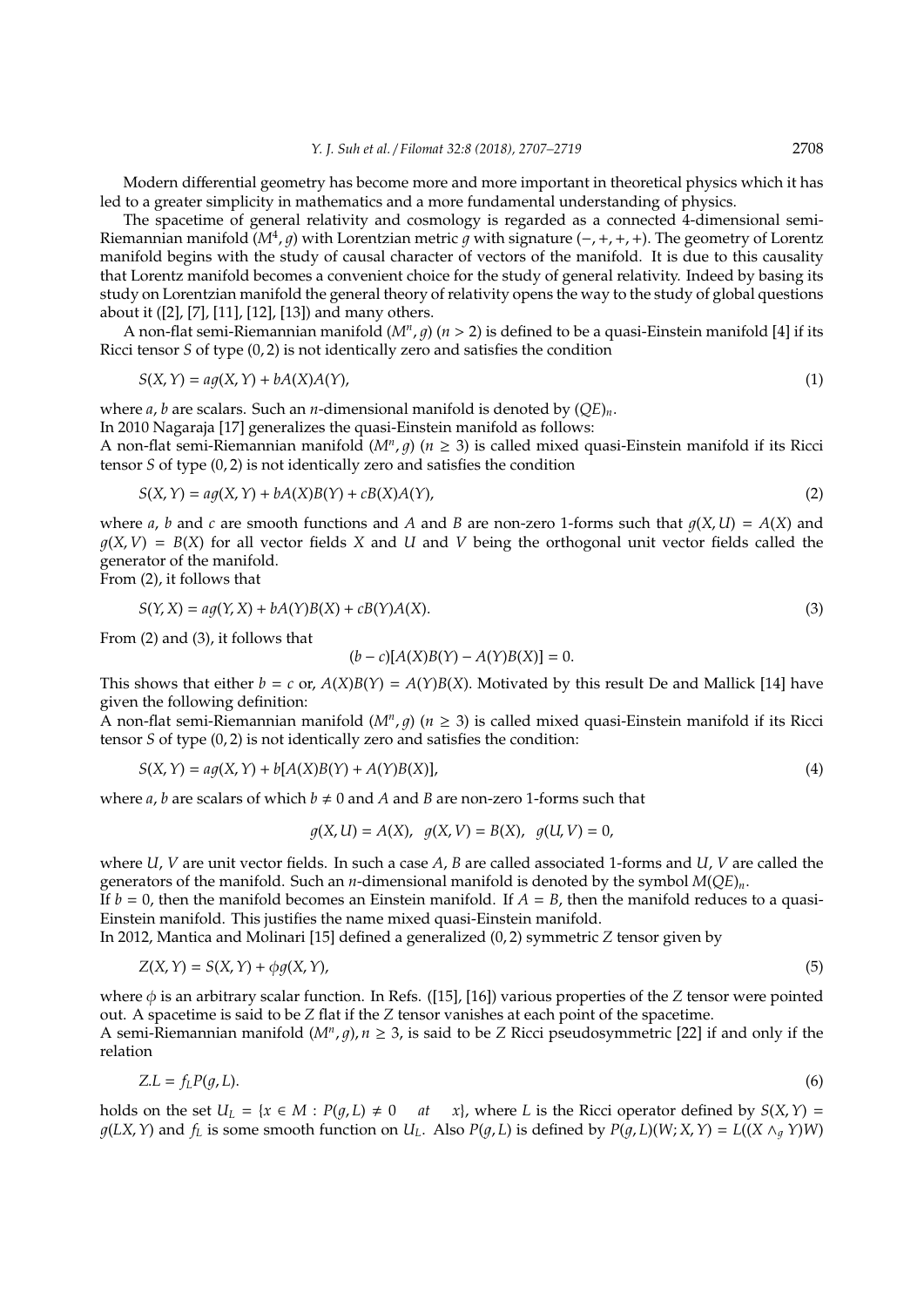for all vector fields *X*, *Y*, *W*.

A Lorentzian manifold ( $M^4$ ,  $g$ ) is said to be mixed quasi Einstein spacetime if the Ricci tensor satisfies (4). Einstein's field equation without cosmological constant is given by

$$
S(X,Y) - \frac{r}{2}g(X,Y) = \kappa T(X,Y). \tag{7}
$$

The equation (7) of Einstein imply that matter determines the geometry of spacetime and conversely, the motion of matter is determined by the metric tensor of the space which is not flat.

In general relativity the matter content of the spacetime is described by the energy momentum tensor. The matter content is assumed to be a fluid having density and pressure and possing dynamical and kinematical quantities like velocity, acceleration, vorticity, shear and expansion.

In a perfect fluid spacetime, the energy momentum tensor *T* of type (0, 2) is of the form ([18]):

$$
T(X,Y) = pg(X,Y) + (\sigma + p)A(X)A(Y),
$$
\n(8)

where  $\sigma$  and  $p$  are the energy density and the isotropic pressure respectively. The fluid is called perfect because of the absence of heat conduction terms and stress terms corresponding to viscosity [12]. In addition,  $p$  and  $\sigma$  are related by an equation of state governing the particular sort of perfect fluid under consideration. In general, this is an equation of the form  $p = p(\sigma, T_0)$ , where  $T_0$  is the absolute temperature. However, we shall only be concerned with situations in which *T*<sup>0</sup> is effectively constant so that the equation of state reduces to  $p = p(\sigma)$ . In this case, the perfect fluid is called isentropic [12]. Moreover, if  $p = \sigma$ , then the perfect fluid is termed as stiff matter (see [21], page 66).

The curl of a vector field *U* [18] is given by

$$
(curl U)(X, Y) = g(\nabla_X U, Y) - g(\nabla_Y U, X).
$$

If we denote the projection tensor *h*, then  $h(X) = X + A(X)U$ . Since the vorticity tensor  $\omega$  is the projection of curl of *U*, from above equation we get

$$
\omega(X, Y) = g(\nabla_{hX} U, hY) - g(\nabla_{hY} U, hX) = 0.
$$

Again the shear tensor  $\sigma$  [6] is given by

$$
\sigma = \frac{1}{2} [g(\nabla_{hX} U, hY) - g(\nabla_{hY} U, hX)] - \frac{1}{3} (div U) g(hX, Y).
$$

Several authors have studied spacetimes in different ways. Motivated by the studies of those authors in the present paper we characterize mixed quasi-Einstein spacetimes.

The present paper is organized as follows:

After introduction in Section 2, we study *Z* Ricci pseudosymmetric mixed quasi-Einstein spacetimes. Section 3 is devoted to study *Z* flat spacetimes. In Section 4, we study Ricci symmetric mixed quasi-Einstein spacetimes. Section 5 deals with mixed quasi-Einstein spacetimes with the associated vector fields *U* and *V* as concurrent vector fields. Section 6 deals with heat flux in a *M*(*QE*)<sup>4</sup> spacetime. Finally, we construct an example of a mixed quasi-Einstein spacetime.

#### **2.** *Z* **Ricci pseudosymmetric mixed quasi-Einstein spacetimes**

In this section we consider *Z* Ricci pseudosymmetric *M*(*QE*)4. Therefore from (6) we get

$$
(Z(X,Y).L)W = fLP(g,L)(W;X,Y),
$$
\n(9)

for any vector fields *X*, *Y*, *W*. If  $f_L = 0$ , then the manifold reduces to a *Z* Ricci semisymmetric manifold. Now

$$
(Z(X, Y).L)(W) = ((X \wedge_Z Y).L)W
$$
  
= (X \wedge\_Z Y)LW - L((X \wedge\_Z Y))  
= Z(Y,LW)X - Z(X,LW)Y - Z(Y,W)LX  
-Z(X,W)LY. (10)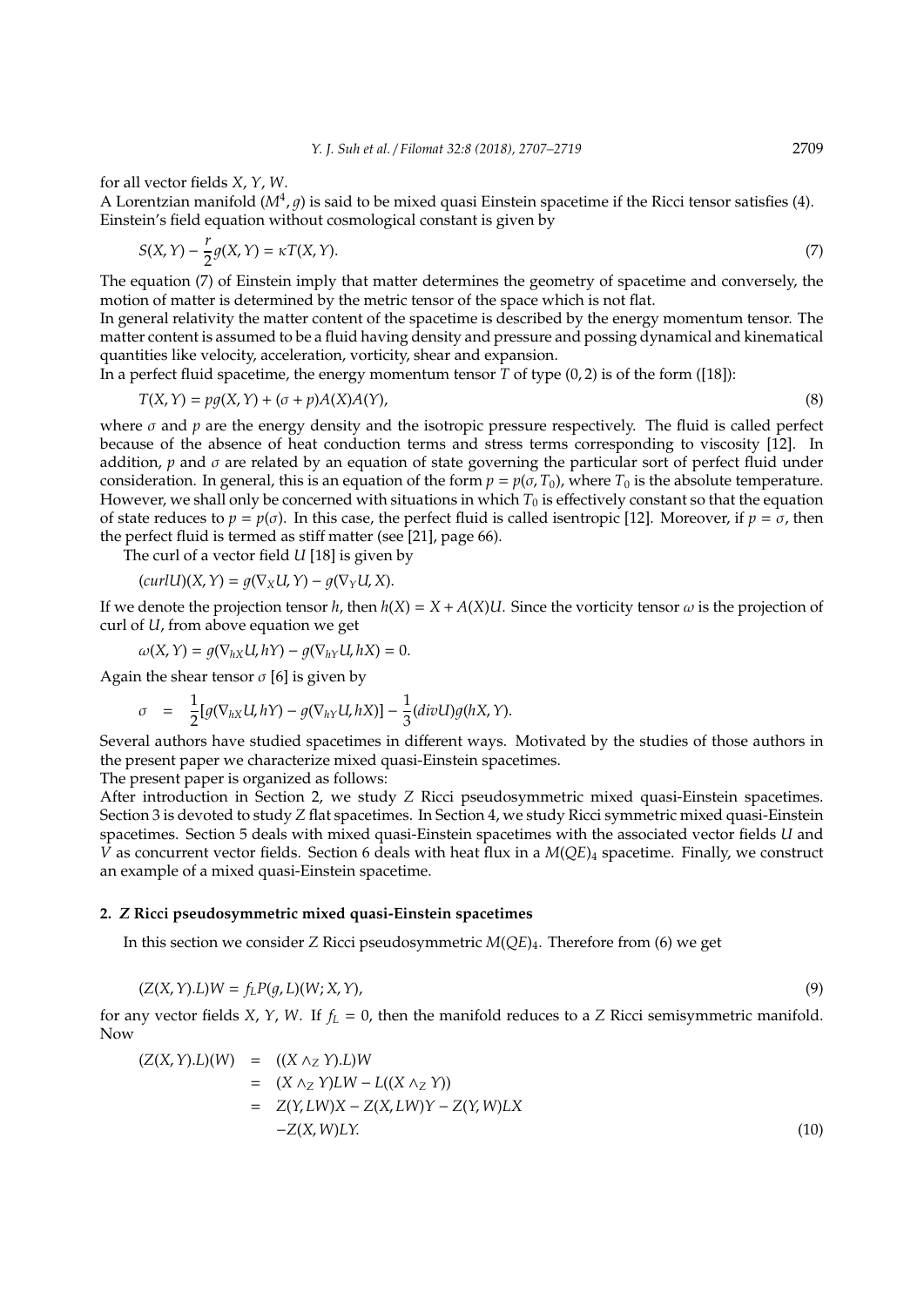Also

$$
P(g, L)(W; X, Y) = L((X \wedge_g Y)W)
$$
  
= 
$$
L(g(Y, W)X - g(X, W)Y)
$$
  
= 
$$
g(Y, W)LX - g(X, W)LY.
$$
 (11)

From (10) and (11) we have

$$
Z(Y, LW)X - Z(X, LW)Y - Z(Y, W)LX - Z(X, W)LY
$$
  
=  $f_L\{g(Y, W)LX - g(X, W)LY\}.$  (12)

From (4) we infer that

$$
LX = aX + b[A(X)V + B(X)U].
$$
\n<sup>(13)</sup>

Using (13) in (12) it follows that

$$
aZ(Y, W)X + b(\phi + a)\{A(W)B(Y) + B(W)A(Y)\}X
$$
  
+ $b^2\{A(W)A(Y) + B(W)B(Y)\}X$   
- $aZ(X, W)Y - b(\phi + a)\{A(W)B(X) + B(W)A(X)\}Y$   
- $b^2\{A(W)A(X) + B(W)B(X)\}Y$   
= { $Z(Y, W) + f_L g(Y, W)\}LX + \{Z(X, W) - f_L g(X, W)\}LY.$  (14)

Putting  $X = U$  in (14) yields

$$
aZ(Y, W)U + b(\phi + a)\{A(W)B(Y) + B(W)A(Y)\}U
$$
  
+
$$
b^2\{A(W)A(Y) + B(W)B(Y)\}U
$$
  
-
$$
aZ(U, W)Y - b(\phi + a)\{A(W)B(U) + B(W)A(U)\}Y
$$
  
-
$$
b^2\{A(W)A(U) + B(W)B(U)\}Y
$$
  
= {
$$
{Z(Y, W) + f_L g(Y, W)} LU + {Z(U, W) - f_L g(U, W)} LY.
$$
 (15)

Again substituting  $Y = V$  in (15) we have

$$
aZ(V,W)U + b(a + \phi)A(W)U + b^2B(W)U
$$
  
\n
$$
-a\{(a + \phi)A(W) + bB(W)\}V - b(a + \phi)B(W)V - b^2A(W)V
$$
  
\n
$$
= \{S(V,W) + \phi g(V,W) + f_L g(V,W)\}(aU + bV)
$$
  
\n
$$
+ \{(a + \phi)A(W) + bB(W) - f_L A(W)\}LV.
$$
\n(16)

Taking inner product of (16) with *U*, we get

$$
f_L(aB(W) - bA(W)) = 0.
$$
\n<sup>(17)</sup>

Therefore either  $f_L = 0$ , or  $aB(W) - bA(W) = 0$ . If  $aB(W) - bA(W) = 0$ , then  $aV - bU = 0$ . Thus  $a = 0 = b$ . Therefore from (4), we have  $S(X, Y) = 0$ . This contradicts the definition of *M*(*QE*)4. Therefore in view of the above we can state the following:

**Theorem 2.1.** *A Z Ricci pseudosymmetric M*(*QE*)<sup>4</sup> *is Z Ricci semisymmetric spacetime.*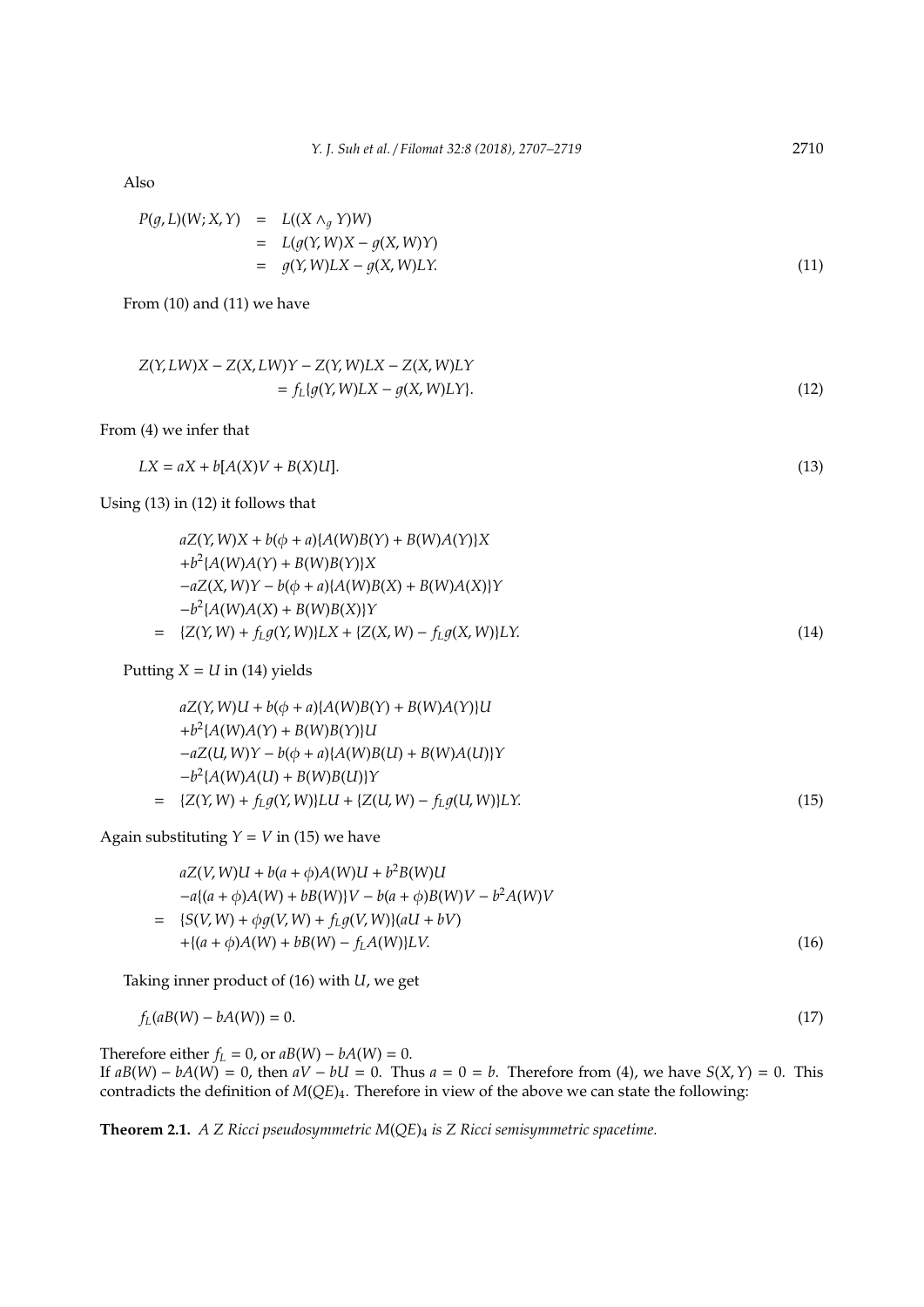## **3.** *Z* **flat spacetimes**

The Einstein's field equation without cosmological constant is given by

$$
S(X,Y) - \frac{r}{2}g(X,Y) = \kappa T(X,Y),\tag{18}
$$

where  $\kappa$  is the gravitational constant and *T* is the energy momentum tensor of type (0, 2). Again for *Z* flat spacetimes we have from the definition

$$
S(X,Y) = -\frac{r}{4}g(X,Y),\tag{19}
$$

which implies that the manifold is an Einstein spacetime. Hence *r* is constant. Using (19) in (18) we get

$$
-\frac{r}{4}g(X,Y) - \frac{r}{2}g(X,Y) = \kappa T(X,Y)
$$
\n(20)

Taking covariant derivative of (20), we obtain

$$
\kappa(\nabla_W T)(X, Y) = 0. \tag{21}
$$

Thus in view of (21) we conclude the following:

**Theorem 3.1.** *In a Z flat spacetime the energy momentum tensor is covariant constant.*

**Remark 3.2.** *In [5] Chaki and Ray characterize general relativistic spacetimes with covariant constant energy momentum tensor.*

# **4. Ricci symmetric mixed quasi-Einstein spacetimes**

A Lorentzian manifold is said to be Ricci symmetric if the Ricci tensor satisfies the condition ∇*S* = 0, where ∇ is the semi-Riemannian connection. In this section we consider Ricci symmetric *M*(*QE*)4. Then from (4) we obtain

$$
(\nabla_{W}S)(X,Y) = (Wa)g(X,Y) + (Wb)[A(X)B(Y) + A(Y)B(X)] + b[(\nabla_{W}A)(X)B(Y) + A(X)(\nabla_{W}B)(Y) + (\nabla_{W}B)(X)A(Y) + B(X)(\nabla_{W}A)(Y)].
$$
\n(22)

Since the manifold is Ricci symmetric, we have

$$
(\nabla_W S)(X, Y) = 0.
$$
\n
$$
(\nabla_W S)(X, Y) = 0.
$$
\n
$$
(23)
$$
\n
$$
(\nabla_W A)(X) = \frac{1}{2} \left[ \frac{1}{2} \left( \frac{1}{2} \right) \left( \frac{1}{2} \right) \left( \frac{1}{2} \right) \left( \frac{1}{2} \right) \left( \frac{1}{2} \right) \left( \frac{1}{2} \right) \left( \frac{1}{2} \right) \left( \frac{1}{2} \right) \left( \frac{1}{2} \right) \left( \frac{1}{2} \right) \left( \frac{1}{2} \right) \left( \frac{1}{2} \right) \left( \frac{1}{2} \right) \left( \frac{1}{2} \right) \left( \frac{1}{2} \right) \left( \frac{1}{2} \right) \left( \frac{1}{2} \right) \left( \frac{1}{2} \right) \left( \frac{1}{2} \right) \left( \frac{1}{2} \right) \left( \frac{1}{2} \right) \left( \frac{1}{2} \right) \left( \frac{1}{2} \right) \left( \frac{1}{2} \right) \left( \frac{1}{2} \right) \left( \frac{1}{2} \right) \left( \frac{1}{2} \right) \left( \frac{1}{2} \right) \left( \frac{1}{2} \right) \left( \frac{1}{2} \right) \left( \frac{1}{2} \right) \left( \frac{1}{2} \right) \left( \frac{1}{2} \right) \left( \frac{1}{2} \right) \left( \frac{1}{2} \right) \left( \frac{1}{2} \right) \left( \frac{1}{2} \right) \left( \frac{1}{2} \right) \left( \frac{1}{2} \right) \left( \frac{1}{2} \right) \left( \frac{1}{2} \right) \left( \frac{1}{2} \right) \left( \frac{1}{2} \right) \left( \frac{1}{2} \right) \left( \frac{1}{2} \right) \left( \frac{1}{2} \right) \left( \frac{1}{2} \right) \left( \frac{1}{2} \right) \left( \frac{1}{2} \right) \left( \frac{1}{2} \right) \left( \frac{1}{2} \right) \left( \frac{1}{2
$$

$$
4(Wa) + 2[(\nabla_W A)(V) + (\nabla_W B)(V)] = 0.
$$
\n(25)

Since  $g(U, V) = 0$ , we get  $g(\nabla_W U, V) + g(U, \nabla_W V) = 0$  and hence

$$
(\nabla_W A)(V) + (\nabla_W B)(V) = 0. \tag{26}
$$

Therefore (25) and (26) yields

$$
(Wa) = 0.\t(27)
$$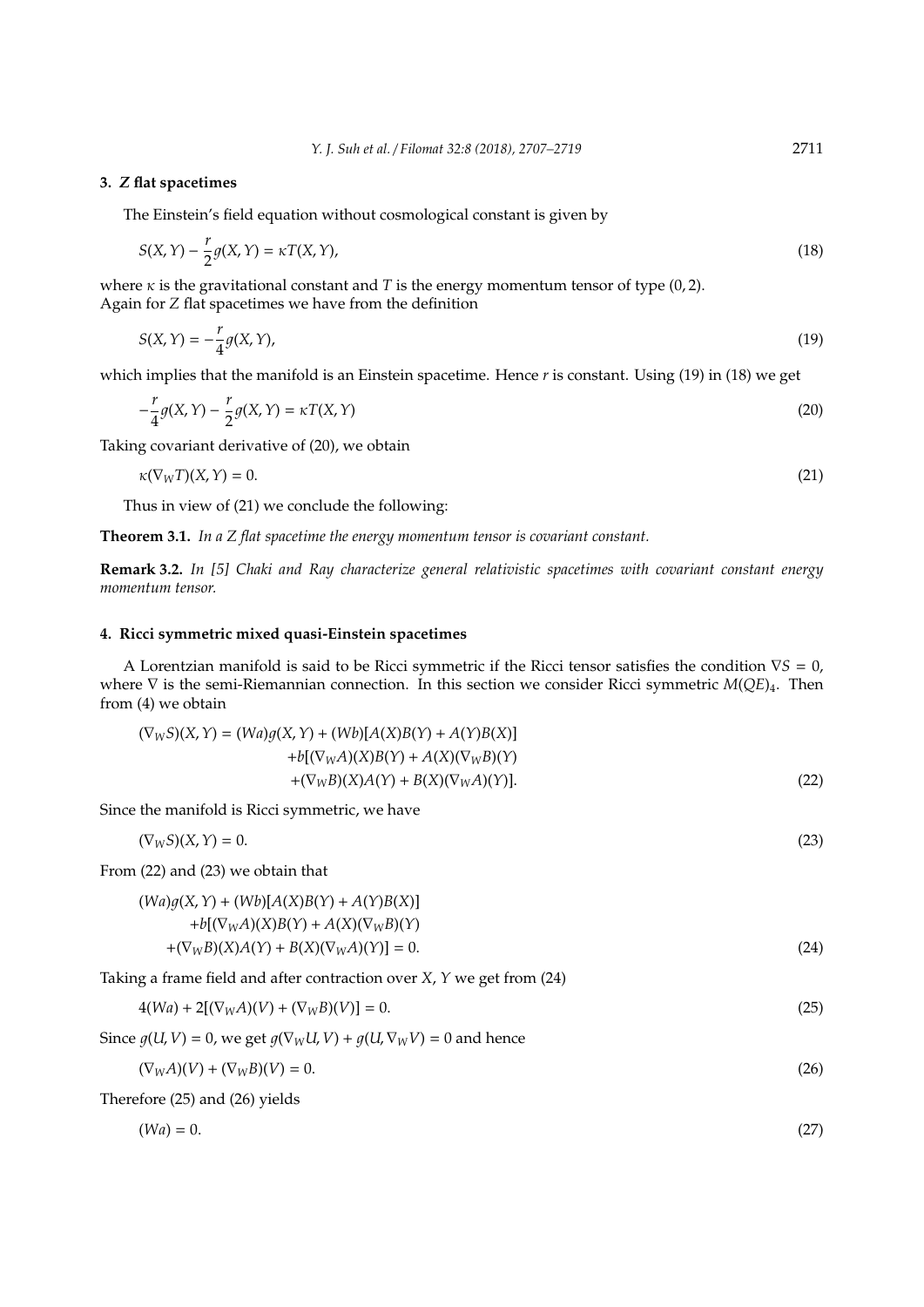|                                                                              | 1. $\mu$ of $\mu$ of $\mu$ , $\mu$ is $\mu$ of $\mu$ of $\mu$ of $\mu$ of $\mu$ of $\mu$ is the set of $\mu$                                                                            |      |
|------------------------------------------------------------------------------|-----------------------------------------------------------------------------------------------------------------------------------------------------------------------------------------|------|
| Thus <i>a</i> is constant.<br>Again putting $X = U$ , $Y = V$ in (24) we get |                                                                                                                                                                                         |      |
| $(Wb) = 0.$                                                                  |                                                                                                                                                                                         | (28) |
| From the above we infer that $b$ is also constant.                           | Putting $Y = U$ in (24) and using the fact that <i>a</i> , <i>b</i> are constants, we have                                                                                              |      |
| $(\nabla_W B)(X) = 0.$                                                       |                                                                                                                                                                                         | (29) |
|                                                                              | This means that the vector field $V$ corresponding to the 1-form $B$ is parallel.<br>Again putting $Y = V$ in (24) and using the fact that <i>a</i> , <i>b</i> are constants, we obtain |      |
| $(\nabla_W A)(X) = 0.$                                                       |                                                                                                                                                                                         | (30) |

*Y. J. Suh et al.* / *Filomat 32:8 (2018), 2707–2719* 2712

This means that the vector field *U* corresponding to the 1-form *A* is parallel.

Thus we are in a position to state the following:

**Theorem 4.1.** *In a Ricci symmetric M*(*QE*)4*, the associated generators U and V are parallel.*

On the other hand, in view of (30),  $(\nabla_W A)(Y) = g(\nabla_W U, Y) = 0$  for all *Y*, *W*. That is,  $\nabla_W U = 0$  and hence  $\nabla_U U = 0.$ 

Thus the integral curves of the vector field *U* are geodesics.

Similarly, in view of (29),  $(\nabla_W B)(Y) = q(\nabla_W V, Y) = 0$  for all *Y*, *W*. That is,  $\nabla_W V = 0$  and hence  $\nabla_V V = 0$ . Hence the integral curves of the vector field *V* are geodesics. Hence we have

**Theorem 4.2.** *In a Ricci symmetric M*(*QE*)4*, the integral curves of the vector fields U and V are geodesics.*

**Remark 4.3.** *The vector field U is the velocity of a particle moving along the geodesic. If a particle moves in a force free field then the particle is always along the geodesic and the tangent vector can be identified as the velocity of the particle.*

By virtue of Theorem 4.1, the Riemannian curvature tensor satisfies

$$
R(X,Y)U = \nabla_X \nabla_Y U - \nabla_Y \nabla_X U - \nabla_{[X,Y]} U = 0,
$$
\n(31)

for all *X*, *Y*. Contracting (31), we have  $S(Y, U) = 0$  for all *Y*.

Now we consider the matter distribution in perfect fluid whose velocity vector field is the vector field *U* corresponding to the 1-form *A* of the spacetime, that is,  $g(U, U) = -1$ . Therefore the energy momentum tensor  $T$  of type  $(0, 2)$  is of the form  $([18])$ :

$$
T(X,Y) = pg(X,Y) + (\sigma + p)A(X)A(Y),
$$
\n(32)

where  $\sigma$  and  $p$  are the energy density and the isotropic pressure respectively. Hence from the Einstein's field equation we get

$$
S(X,Y) - \frac{r}{2}g(X,Y) = \kappa[pg(X,Y) + (\sigma + p)A(X)A(Y)].
$$
\n(33)

Substituting  $Y = U$  in (33) we have

$$
-\frac{r}{2}A(X) = -\kappa \sigma A(X). \tag{34}
$$

By hypothesis the spacetime is Ricci symmetric and hence  $r$  is constant, therefore  $\sigma$  is constant. Again taking a frame field and contracting *X* and *Y* in (33) we have  $\sigma - 3p = -\frac{r}{k}$  = constant. Thus *p* is a constant. Thus in view of the above we can state the following:

**Theorem 4.4.** *In a Ricci symmetric perfect fluid M*(*QE*)<sup>4</sup> *spacetime obeying Einstein's field equation without cosmological constant the energy density and the isotropic pressure are constants.*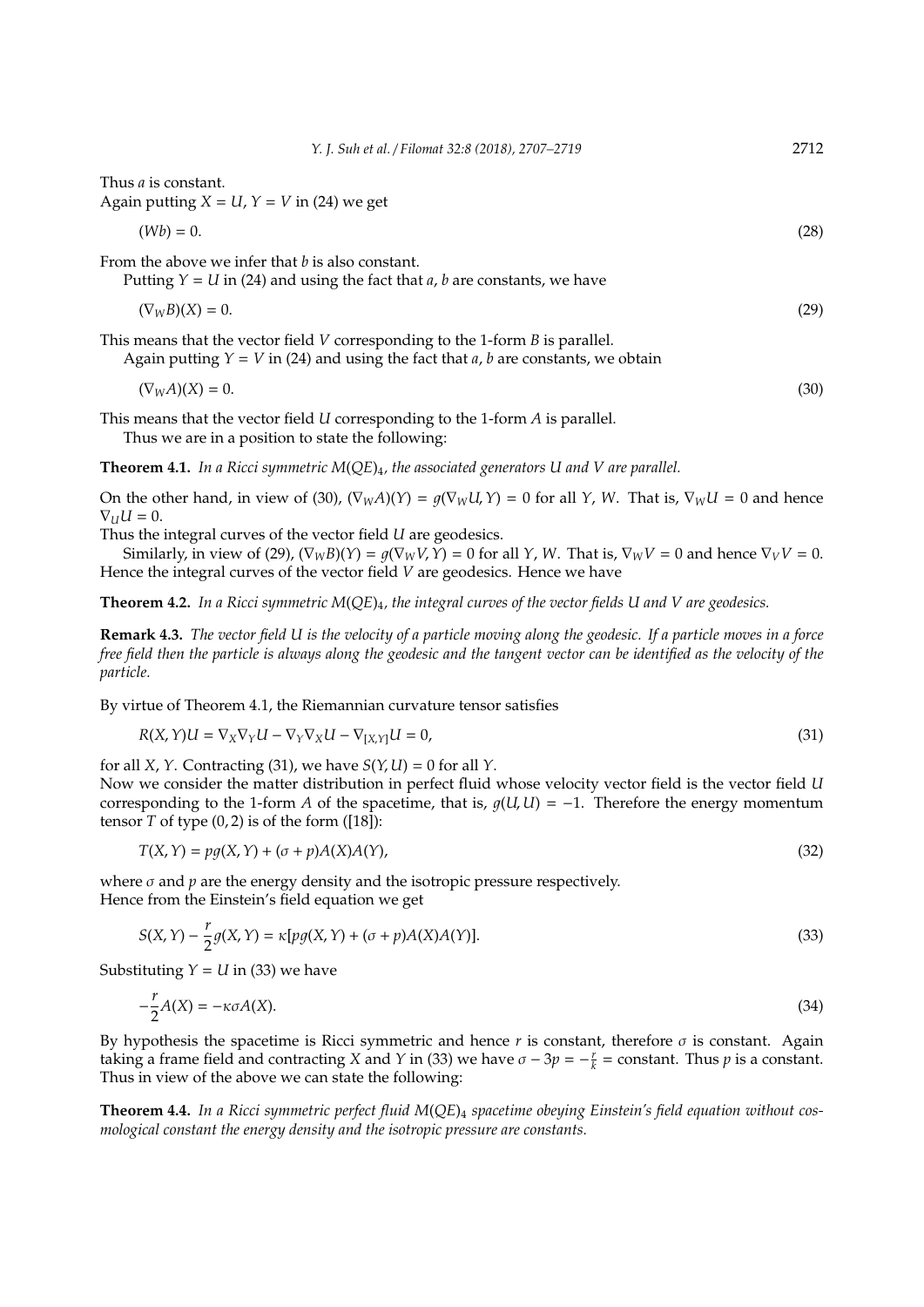Further we have the energy and force equations for a perfect fluid [18], as follows:

$$
U\sigma = g(\text{grad}\sigma, U) = -(\sigma + p)\text{div}U\tag{35}
$$

and

$$
(\sigma + p)(\nabla_U U) = -grad_{\perp} p = -grad p - g(grad p, U)U
$$
  
= -grad p - (Up)U, (36)

where the spatial pressure gradient 1*rad*⊥*p* is the component of 1*radp* orthogonal to *U*. From the above theorem we get a Ricci symmetric perfect fluid*M*(*QE*)<sup>4</sup> spacetime satisfying Einstein's field equation without cosmological constant, both  $\sigma$  and  $p$  constants. Then from (35) and (36), we have

$$
U\sigma = -(\sigma + p)divU = 0 \quad \text{and} \quad (\sigma + p)(\nabla_U U) = 0. \tag{37}
$$

Since  $\sigma + p = \frac{r}{k} \rightleftharpoons 0$ , we have

$$
divU = 0 \quad \text{and} \quad \nabla_U U = 0. \tag{38}
$$

**Remark 4.5.** *In cosmology we know that such a choice* σ + *p* = 0 *leads to rapid expansion of the spacetime which is now termed as inflation.*

It is known that *divU* represents the expansion scalar and ∇*UU* represents the acceleration vector. Thus in view of (38), both of them vanish. This leads to following result:

**Theorem 4.6.** *In a Ricci symmetric perfect fluid M*(*QE*)<sup>4</sup> *spacetime obeying Einstein's field equation without cosmological constant the expansion scalar and the acceleration vector vanish.*

By the hypothesis the spacetime under consideration is Ricci symmetric, that is, ∇*S* = 0. Hence the scalar curvature *r* is constant, that is,  $dr(X) = 0$ , for all *X*. It is known from [9] that

$$
(divC)(X,Y)W = \frac{1}{2}[\{(\nabla_X S)(Y,W) - (\nabla_Y S)(X,W)\}] - \frac{1}{6}\{dr(X)g(Y,W) - dr(Y)g(X,W)\}],
$$
\n(39)

where *C* is the Weyl conformal curvature tensor. Hence from  $\nabla S = 0$  and  $dr(X) = 0$  we get  $divC = 0$ . The conditions  $divC = 0$  and  $dr(X) = 0$  are equivalent to have a "Yang Pure Space" (see ref. [8], Eq. 2). In [8], Theorem 4.1 the authors proved that a 4-dimensional perfect fluid spacetime with  $\sigma + p \neq 0$  is a Yang Pure space if and only if it is a Robertson-Walker spacetime. Thus we can state the following:

**Theorem 4.7.** *A Ricci symmetric M*(*QE*)<sup>4</sup> *spacetime is a Robertson-Walker spacetime.*

It is known from [18] that the curl of a vector field *U* is given by

$$
(curl U)(X, Y) = g(\nabla_X U, Y) - g(\nabla_Y U, X). \tag{40}
$$

If we denote the projection tensor *h*, then  $h(X) = X + A(X)U$ . Since the vorticity tensor  $\omega$  is the projection of curl of *U*, from (40) we get

$$
\omega(X,Y) = g(\nabla_{hX}U, hY) - g(\nabla_{hY}U, hX) = 0,
$$
\n(41)

by Theorem 4.6. Thus the space-time under consideration is vorticity-free. Again it is known from [6] that the shear tensor  $\sigma$  is given by

$$
\sigma = \frac{1}{2} [g(\nabla_{hX} U, hY) - g(\nabla_{hY} U, hX)] - \frac{1}{3} (div U) g(hX, Y)
$$
  
= 0, (42)

by Theorem 4.6. Thus the spacetime under consideration is also shear-free.

Also such a spacetime the four-velocity vector *U* is constant over the spacelike hypersurface orthogonal to *U*.

But, as described and classified by Barnes [1], perfect fluid spacetimes that are vorticity free and shear-free are of type *I*, *D* or *O* (conformally flat). Thus we can conclude the following theorem: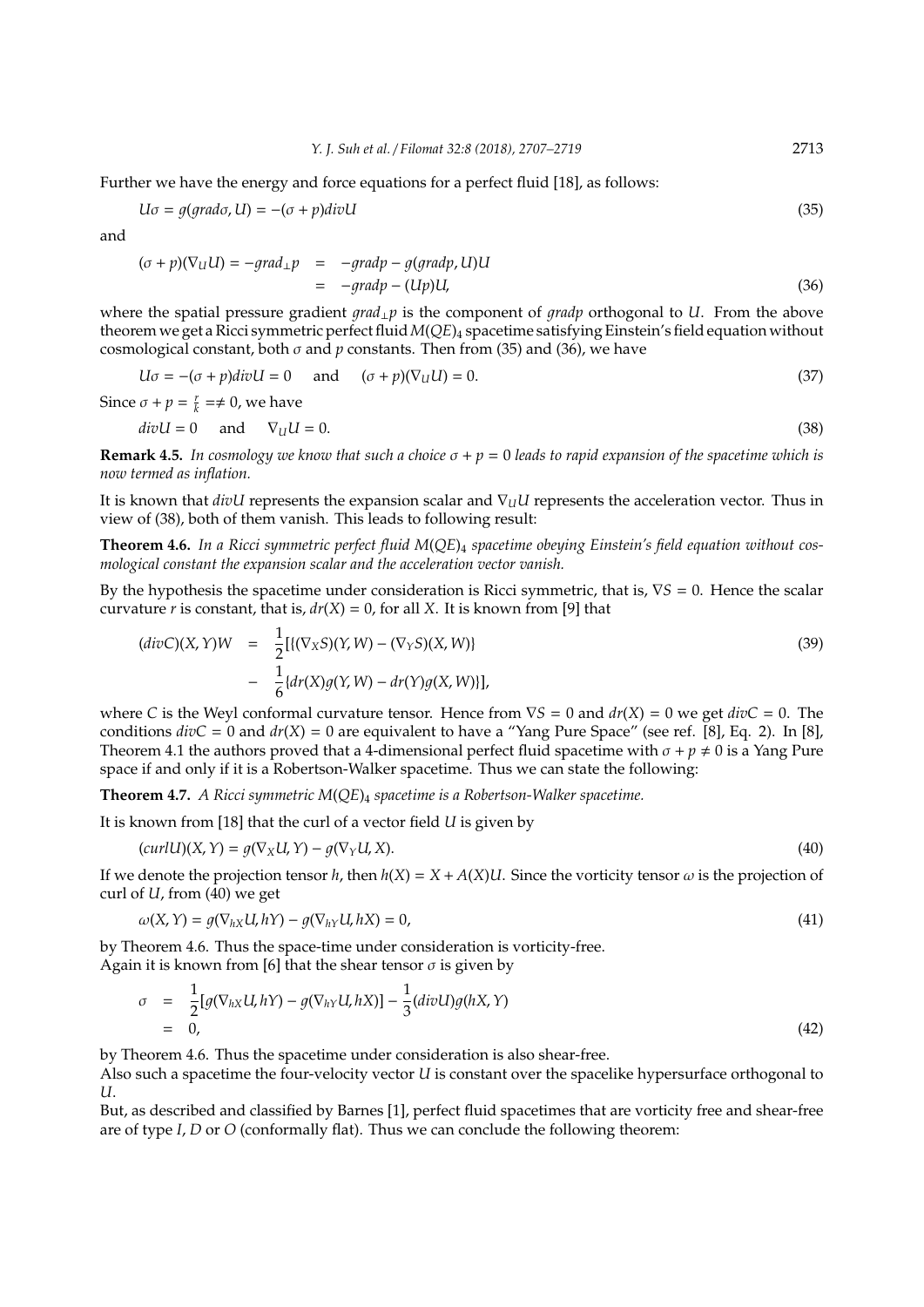**Theorem 4.8.** *The local cosmological structure of a Ricci symmetric M*(*QE*)<sup>4</sup> *perfect fluid spacetime can be identified as Petrov type I, D or O.*

## **5. The generators** *U* **and** *V* **as concurrent vector fields**

In a recent paper Mallick and De [10] proved that if the associated vector fields of a *M*(*QE*)*<sup>n</sup>* are concurrent vector fields and the associated scalars are constants, then the manifold reduces to a quasi-Einstein manifold. Hence the mixed quasi-Einstein spacetime under the above conditions reduces to a quasi-Einstein spacetime. For the completeness we give the proof here.

A vector field  $\xi$  is said to be concurrent if [20]

$$
\nabla_X \xi = \rho X,\tag{43}
$$

where  $\rho$  is a non-zero constant. If  $\rho = 0$ , the vector field reduces to a parallel vector field.

**Example 5.1.** [3] Let M be a real vector space of dimension n and choose a basis  $E_1, E_2, ..., E_n$  for M. A vector  $v \in M$ *can be expressed uniquely as*

$$
v=\sum_{i=1}^n x^i(v)E_i,
$$

and the standard chart (x<sup>1</sup>, x<sup>2</sup>, …, x<sup>n</sup>) defines a manifold structure on M which is independent of the particular basis *chosen. The vector field*  $\sum_{i=1}^n x^i \frac{\partial}{\partial x^i}$  is independent of the chosen basis and we call it the radial vector field on M. The *conditions*

$$
\nabla_{\frac{\partial}{\partial x^i}} \frac{\partial}{\partial x^j} = 0, \ \ i, j = 1, 2, ..., n.
$$

*determine a complete linear connection on M which we call the standard connection on M. The radial vector field is concurrent with respect to the standard connection.*

In this section we consider the vector fields *U* and *V* corresponding to the associated 1-forms *A* and *B* respectively are concurrent. Then

$$
(\nabla_X A)(Y) = \alpha g(X, Y) \tag{44}
$$

and

$$
(\nabla_X B)(Y) = \beta g(X, Y),\tag{45}
$$

where  $\alpha$  and  $\beta$  are non-zero constants and assume that  $\alpha \neq \beta$ . Now using (43) and (44) in (22) we get

$$
(\nabla_W S)(X, Y) = b[\alpha g(X, W)B(Y) + \beta g(Y, W)A(X) + \beta g(X, W)A(Y) + \alpha g(Y, W)B(X)].
$$
\n(46)

Taking a frame field and after contraction over *X*, *Y* in (46), we obtain

$$
dr(W) = 2b[\alpha B(W) + \beta A(W)],\tag{47}
$$

where  $r$  is the scalar curvature of the spacetime.

Now taking a frame field and after contraction over *X*, *Y* in (4) over *X* and *Y* we obtain that *r* = *an*. Since  $a \in \mathbb{R}$ , we obtain that  $dr(X) = 0$ , for all X.

Thus, equation (47) yields

$$
\alpha B(W) + \beta A(W) = 0. \tag{48}
$$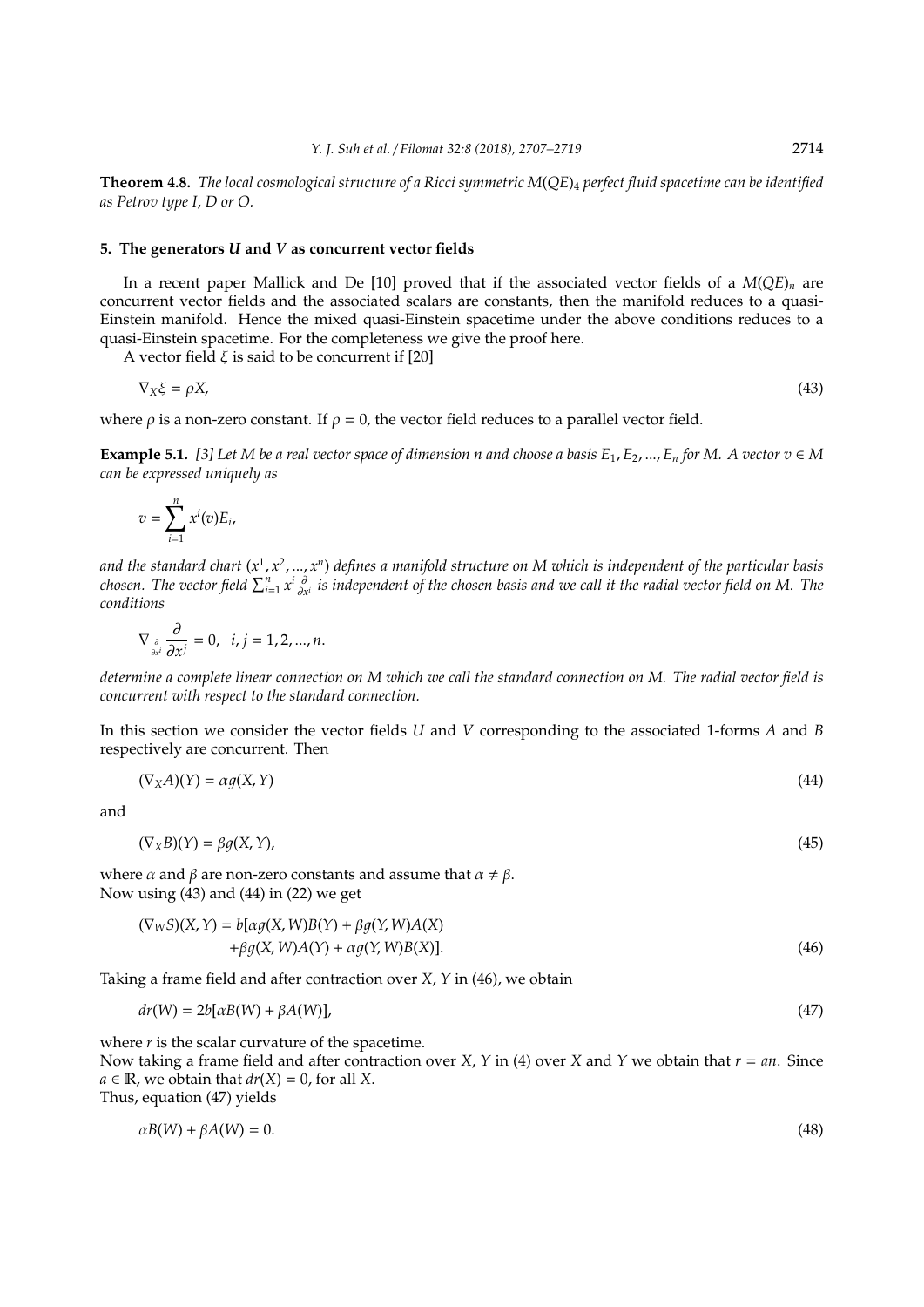Since  $\alpha$  and  $\beta$  are non-zero constants, using (48) in (4), we finally obtain

$$
S(X,Y) = ag(X,Y) - \frac{2b\beta}{\alpha}A(X)A(Y).
$$
\n(49)

Thus the spacetime under consideration reduces to a quasi-Einstein spacetime. Applying Ricci identity to (44) we get

$$
R(X,Y)U = 0,\t\t(50)
$$

which implies

$$
S(X, U) = 0,\tag{51}
$$

for all vector field *X*. Similarly we can obtain  $S(X, V) = 0$ , for all vector field *X*. This implies

$$
0 = S(X, U) = (a + \frac{2b\beta}{\alpha})A(X). \tag{52}
$$

Since  $A \neq 0$ , it follows that

$$
(a + \frac{2b\beta}{\alpha}) = 0.
$$
\n<sup>(53)</sup>

Now we consider perfect fluid (*QE*)<sub>4</sub> spacetime. Therefore we have

$$
S(X,Y) - \frac{r}{2}g(X,Y) = \kappa[pg(X,Y) + (\sigma + p)A(X)A(Y)].
$$
\n(54)

This implies

$$
S(X,Y) = (\kappa p + \frac{r}{2})g(X,Y) + \kappa(\sigma + p)A(X)A(Y).
$$
\n(55)

Thus

$$
a = \kappa p + \frac{r}{2}, \qquad b = \kappa(\sigma + p). \tag{56}
$$

Taking a frame field and after contraction over *X*, *Y* in (55) we have

$$
r = k(\sigma - 3p). \tag{57}
$$

Using (56), (57) in (53) we get

$$
p = \frac{\alpha + 2\beta}{2(\alpha - \beta)}\sigma.
$$
\n(58)

In view of the above discussions we can state the following:

**Theorem 5.2.** *If the associated vector fields of a M*(*QE*)<sup>4</sup> *spacetime are concurrent vector fields and the associated scalars are constants, then the M*(*QE*)<sup>4</sup> *spacetime reduces to a quasi-Einstein spacetime and a perfect fluid M*(*QE*)<sup>4</sup> *spacetime obeying Einstein's field equation without cosmological constant is isentropic.*

Also from the Einstein's field Equation (7) and (49) we have

$$
T(X,Y) = \frac{1}{k}(a - \frac{r}{2})g(X,Y) - \frac{2b\beta}{k\alpha}A(X)A(Y).
$$
\n(59)

Thus, this spacetime can be considered as a model of perfect fluid spacetime, in general relativity. Moreover, taking a frame field and after contraction over *X*, *Y* in (49), we have

$$
r = 4a + \frac{2b\beta}{\alpha} \tag{60}
$$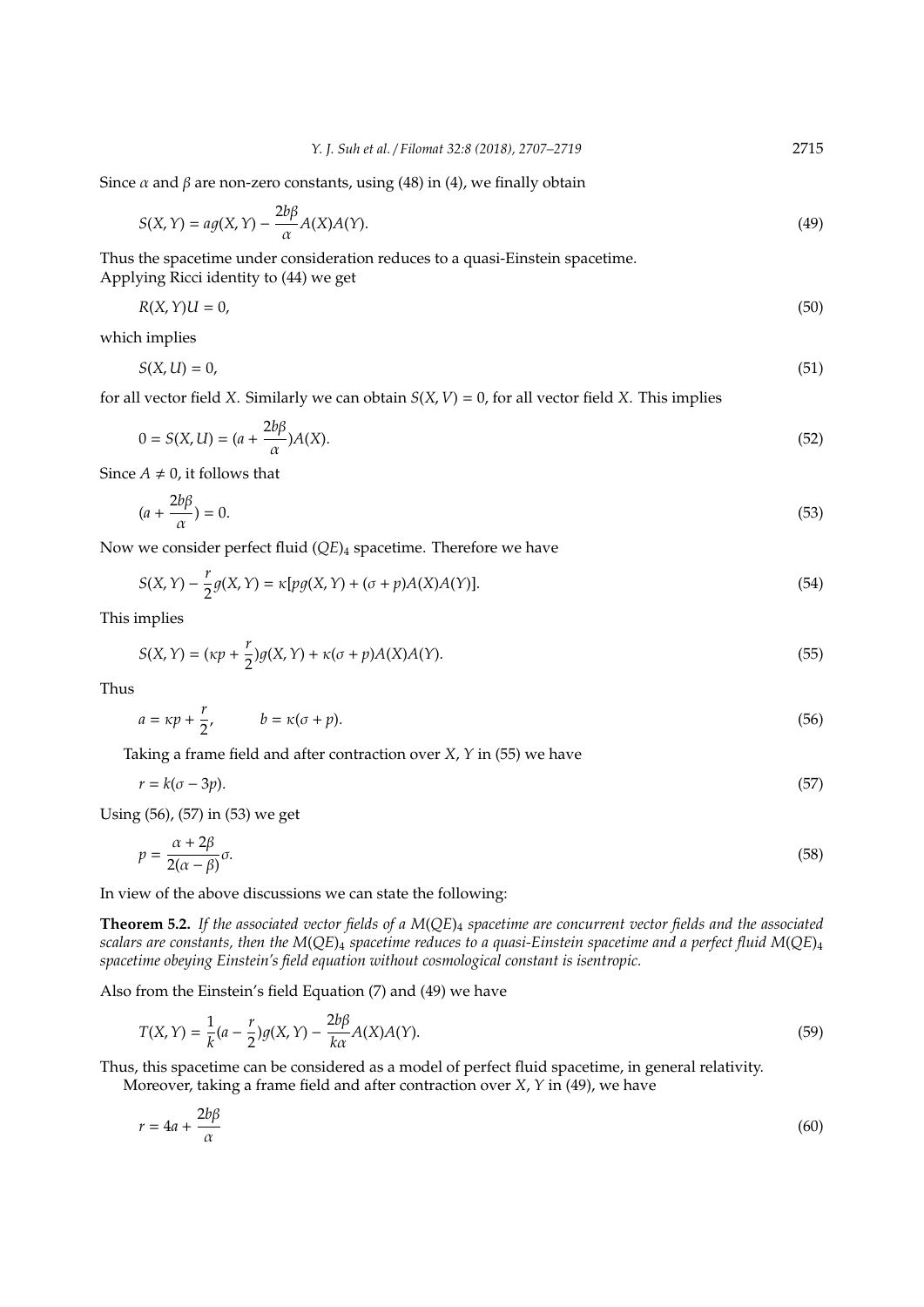Again putting  $Y = U$  in (54) we have

$$
S(X, U) - \frac{r}{2}A(X) = -k\sigma A(X). \tag{61}
$$

Also from (49) we have

$$
S(X, U) = (a + \frac{2b\beta}{\alpha})A(X). \tag{62}
$$

Therefore from (61) and (62) we have

$$
a + \frac{2b\beta}{\alpha} - \frac{r}{2} = -k\sigma,\tag{63}
$$

from which it follows that

$$
\sigma = \frac{1}{k}(-\frac{r}{2} + 3a). \tag{64}
$$

Also (60) and (62) yields

$$
S(X, U) = (r - 3a)A(X). \tag{65}
$$

From (65) it follows that (*r* − 3*a*) is an eigen value of the Ricci tensor and *U* is an eigen vector corresponding to this eigenvalue.

Let *V* be another eigenvector of *S* different from *U*. Then *V* must be orthogonal to *U*. Putting  $Y = V$  in (54) we have

$$
S(X, V) - \frac{r}{2}g(X, V) = pr\mathcal{G}(X, V). \tag{66}
$$

It follows that from (66)

$$
S(X, V) = \left(\frac{r}{2} + p\kappa\right)g(X, V). \tag{67}
$$

Therefore from (56) and (67) we have

$$
S(X, V) = a g(X, V). \tag{68}
$$

From (68) it follows that *a* is another eigenvalue of *S* and *V* is an eigenvector corresponding to this eigenvalue. Since for a given eigenvector there is only one eigenvalue and *r* − 3*a* and *a* are different, it follows that the Ricci tensor has only two district eigenvalues, namely, *r* − 3*a* and *a*.

Let the multiplicity of *r* − 3*a* be *m*. Then the multiplicity of *a* must be 4 − *m*, because the dimension of the spacetime is 4.

**Hence** 

$$
m(r - 3a) + (4 - m)a = r.
$$
 (69)

From this we get *m* = 1, because *r* − 4*a* =  $\frac{2b\beta}{\alpha}$  $\frac{b\beta}{\alpha}$  ≠ 0. Therefore the multiplicity of *r*−3*a* be 1 and the multiplicity of *a* must be 3. Hence the Segré characteristic of *S* is  $[(1, 1, 1), 1]$  as given in [19]. Therefore under the conditions stated in the Theorem 5.1 we conclude the following:

**Theorem 5.3.** *A perfect fluid M*(*QE*)<sup>4</sup> *spacetime of non zero scalar curvature with the basic vector field of quasi-Einstein spacetime as velocity vector field of the fluid is of Segré characteristic* [(1, 1, 1), 1].

On the other hand putting  $Y = V$  in (55) and making use of  $S(X, V) = 0$  for all *X*, we get

$$
r = -2\kappa p.\tag{70}
$$

Since  $\kappa \neq 0$ . In view of (57) and (70) we have

 $p = \sigma$ . (71)

Thus under the conditions stated in the Theorem 5.1 we are in a position to state the following:

**Theorem 5.4.** *A perfect fluid M*(*QE*)<sup>4</sup> *spacetime obeying Einstein's field equation without cosmological constant represents sti*ff *matter.*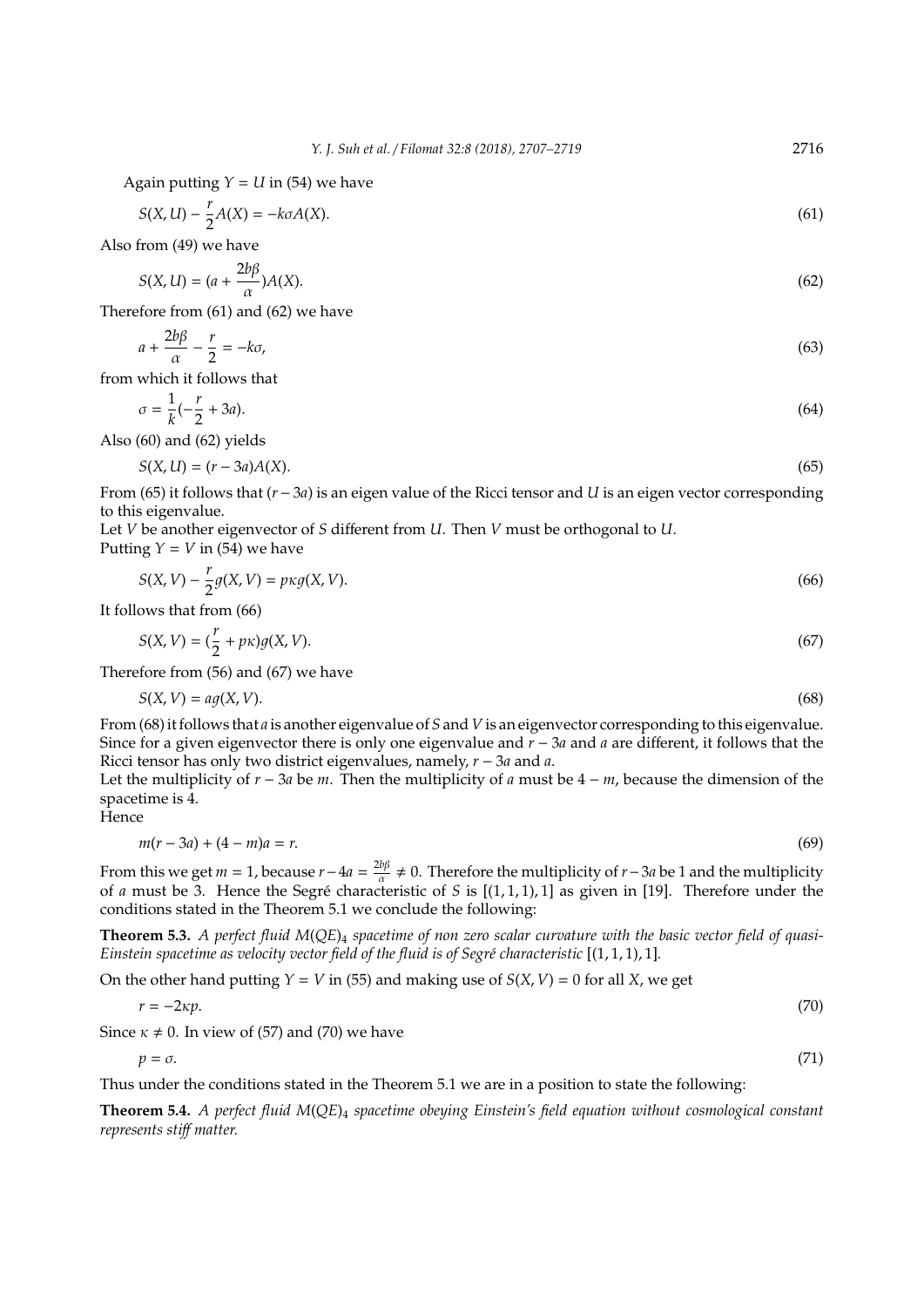## **6. Heat Flux in a** *M***(***QE***)<sup>4</sup> spacetime**

If in a  $M(OE)<sub>4</sub>$  spacetime the matter distribution is a fluid with the basic vector field as the velocity vector field, can this distribution be described by the following form of the energy-momentum tensor?

$$
T(X, Y) = pg(X, Y) + (\sigma + p)A(X)A(Y) + A(X)B(Y) + A(Y)B(X),
$$
\n(72)

where  $g(X, V) = B(X)$  for all *X* and *V* is the heat flux vector field. Therefore from the Einstein's field equation we have

$$
S(X,Y) - \frac{r}{2}g(X,Y) = k[pg(X,Y) + (\sigma + p)A(X)A(Y) + A(Y)B(X)],
$$
\n
$$
(73)
$$

where  $B(X) = q(X, V)$ ,  $A(X) = q(X, U)$  and V is the heat flux vector. Therefore from (72) we have

$$
S(X,Y) = \left(\frac{r}{2} + kp\right)g(X,Y) + k(\sigma + p)A(X)A(Y) + kA(Y)B(X) + kA(Y)B(X).
$$
\n(74)

This implies

$$
ag(X,Y) + b[A(X)B(Y) + A(Y)B(X)] = \left(\frac{r}{2} + kp\right)g(X,Y)
$$
  
+ $k(\sigma + p)A(X)A(Y) + kA(X)B(Y) + kA(Y)B(X).$  (75)

Putting  $Y = U$  in (75) we have

$$
aA(X) - bB(X) = \left(\frac{r}{2} + kp\right)A(X) - k(\sigma + p)A(X) - kB(X). \tag{76}
$$

It follows that

$$
\{a + k\sigma - \frac{r}{2}\}A(X) = (b - k)B(X),\tag{77}
$$

for all *X*. Remove *X* from the above equation we have

$$
\{a + k\sigma - \frac{r}{2}\}U = (b - k)V,\tag{78}
$$

Taking inner product in (78) by *U* yields

$$
a + k\sigma - \frac{r}{2} = 0.\tag{79}
$$

Using (79) in (77) we get  $B = 0$  provided  $b \neq k$ . In view of the above we can state the following:

**Theorem 6.1.** *A M*(*QE*)<sup>4</sup> *spacetime can not admit heat flux provided the smooth function b is not equal to the cosmological constant k.*

**Remark 6.2.** *This means that such a spacetime describe a Universe which has already attained thermal equilibrium.*

# **7. Example of a** *M***(***QE***)<sup>4</sup> spacetime**

In this section we prove the existence of a *M*(*QE*)<sup>4</sup> spacetime by constructing a non-trivial concrete example.

We consider a Lorentzian manifold ( $M^4$ ,  $g$ ) endowed with the Lorentzian metric  $g$  given by

$$
ds^{2} = g_{ij}dx^{i}dx^{j} = (dx^{1})^{2} + (x^{1})^{2}(dx^{2})^{2} + (x^{2})^{2}(dx^{3})^{2} - (dx^{4})^{2},
$$
\n(80)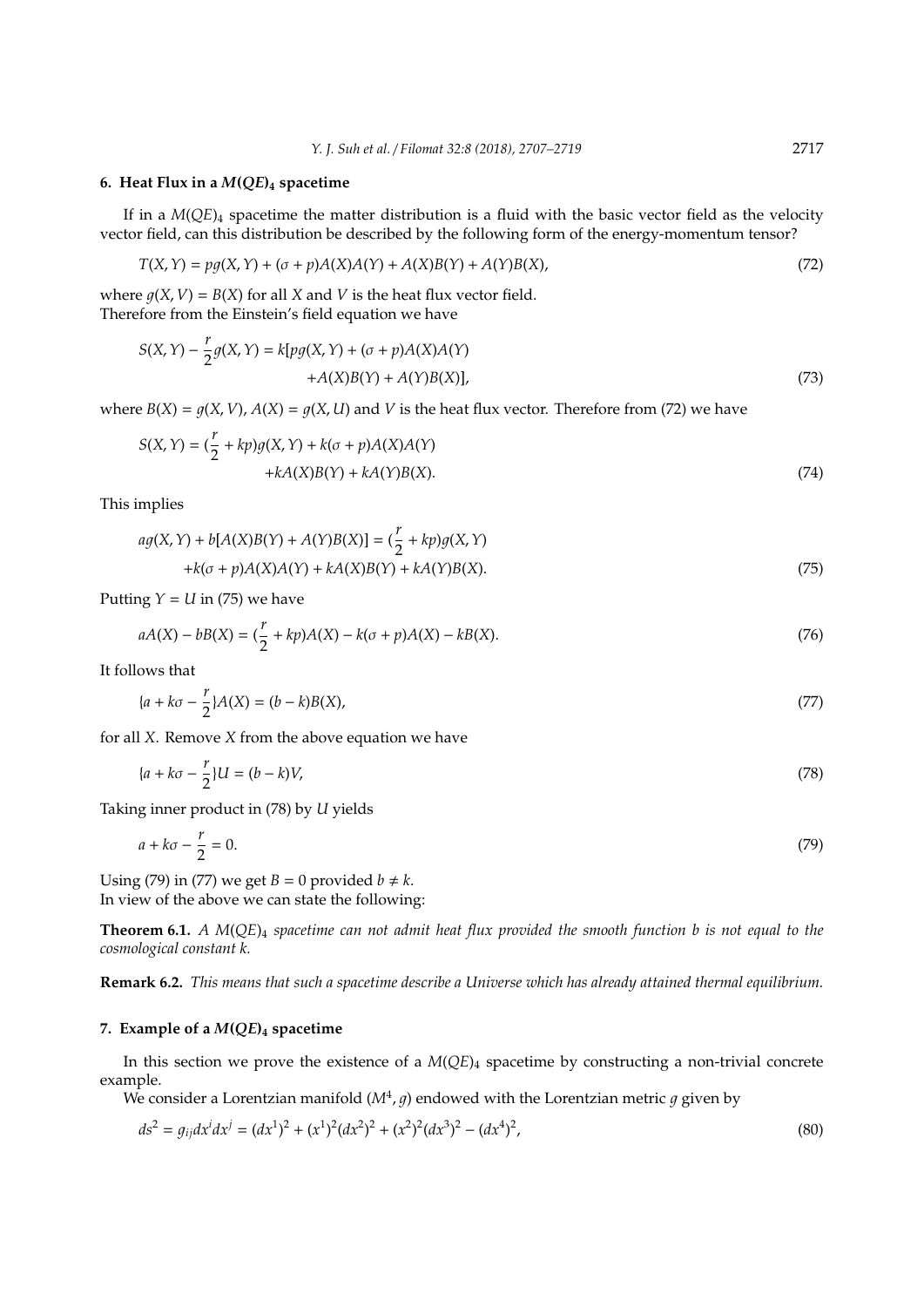where  $i, j = 1, 2, 3, 4$  and  $x<sup>1</sup>, x<sup>2</sup>$  are non zero.

The only non-vanishing components of the Christoffel symbols, the curvature tensor and the Ricci tensor are

$$
\Gamma_{22}^{1} = -x^{1}, \ \Gamma_{33}^{2} = -\frac{x^{2}}{(x^{1})^{2}}, \ \Gamma_{12}^{2} = \frac{1}{x^{1}}, \ \Gamma_{23}^{3} = \frac{1}{x^{2}},
$$

$$
R_{1332} = -\frac{x^{2}}{x^{1}}, \ S_{12} = -\frac{1}{x^{1}x^{2}}.
$$

We shall now show that this  $M^4$  is a  $M(QE)_4$  spacetime i.e., it satisfies the defining relation (4). We take the associated scalars as follows:

$$
a = \frac{1}{x^1(x^2)^2}, \quad b = -\frac{2}{(x^1)^2x^2}.
$$

We choose the 1-forms as follows:

$$
A_i(x) = \begin{cases} x^1, & \text{for } i=2\\ 0, & \text{for } i=1,3,4 \end{cases}
$$

and

$$
B_i(x) = \begin{cases} \frac{1}{2}, & \text{for } i=1\\ \frac{3^{1/2}x^2}{2}, & \text{for } i=3\\ 0, & \text{for } i=2,4 \end{cases}
$$

at any point  $x \in M$ . In our  $(M^4, g)$ , (4) reduces with these associated scalars and 1-forms to the following equation:

$$
S_{12} = a g_{12} + b [A_1 B_2 + A_2 B_1]
$$
\n<sup>(81)</sup>

It can be easily proved that the equation (81) is true. We shall now show that the 1-forms are unit and orthogonal. Here,

$$
g^{ij}A_iA_j = 1
$$
,  $g^{ij}B_iB_j = 1$ ,  $g^{ij}A_iB_j = 0$ .

So, the manifold under consideration is a *M*(*QE*)4.

Thus we can state the following:

**Theorem 7.1.** Let  $(\mathbb{R}^4, g)$  be a 4-dimensional Lorentzian manifold with the Lorentzian metric g given by

$$
ds^{2} = g_{ij}dx^{i}dx^{j} = (dx^{1})^{2} + (x^{1})^{2}(dx^{2})^{2} + (x^{2})^{2}(dx^{3})^{2} - (dx^{4})^{2},
$$

where  $i$ ,  $j = 1, 2, 3, 4$  and  $x^1$ ,  $x^2$  are non zero. Then  $(\mathbb{R}^4, g)$  is a  $M(QE)_4$  spacetime.

**Acknowledgment:** The authors are thankful to the referee for his/her valuable suggestions and comments towards the improvement of the paper.

## **References**

- [1] A. Barnes, On shear-free normal flows of a perfect fluid, Gen. Relativ. Gravit. 4(1973), 105-129.
- [2] J. K. Beem and P. E. Ehrlich, Global Lorentzian Geometry, Marcel Dekker, New York, 1981.
- [3] F. Brickell and K. Yano, Concurrent vector fields and Minkowski structure, Kodai Math. Ser. Rep., **26**(1974), 22-28.
- [4] M. C. Chaki and R. K. Maity, On quasi Einstein manifolds, Publ. Math. Debrecen, **57**(2000), 297-306.
- [5] M. C. Chaki and S. Ray, Spacetimes with covariant constant energymomentum tensor, Int. J. Theo. Phys., **35**(1996), 1027-1032.
- [6] A. K. Ray Chaudhuri, Theoretical Cosmology, Oxford Sci. Publ. 1979, 80-92.
- [7] C. J. S. Clarke, Singularities: Global and local aspects in Topological Properties and Global structure of spacetime, Edited by P. G. Bergmann and V. de Sabbata, Plenum Press, New York.
- [8] B. S. Guilfoyle and B. C. Nolan, Yang's gravitational theory, Gen. Relativ. Gravitation, **30(3)**(1998), 473-495.
- [9] L. P. Eisenhart., Riemannian Geometry, Princeton University Press, 1949.